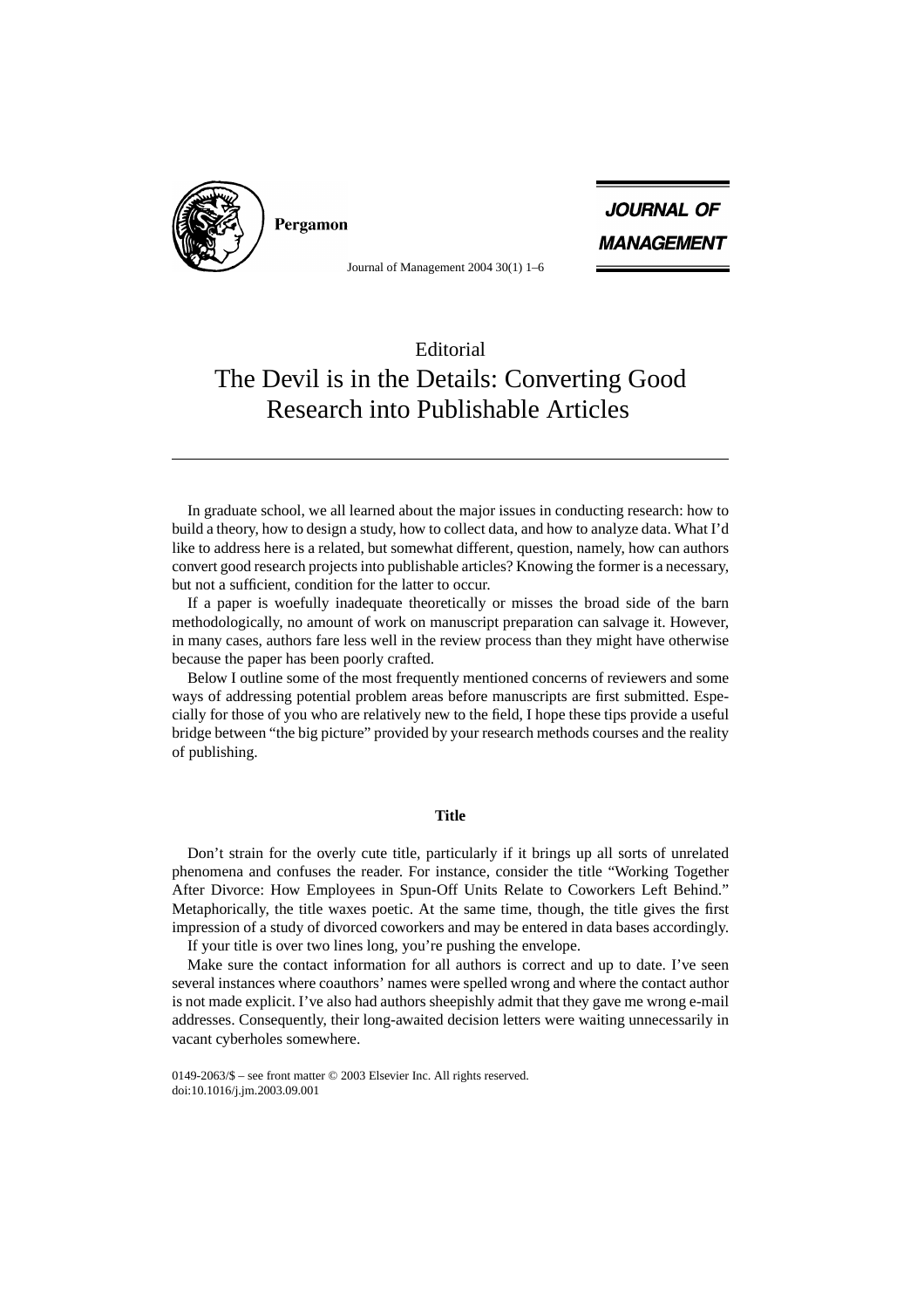Perhaps most importantly, make sure that the title accurately reflects the upcoming body of the paper. Your title conveys expectations to the reviewers of both your content and approach, and authors are always better served by being accurate and circumspect rather than by creating false expectations. Take the title "A General Model for Understanding Work Motivation" as an example. If the study is really about the effects of reinforcement schedules on responses to bonus pay, then you would be much better calling the paper "The Impact of Reinforcement Schedules on Reactions to Bonus Pay" so that reviewers perceive your glass as mostly full rather than mostly empty. In many cases, reviewers judge a paper by the author's own yardstick.

## **Abstract**

The number one problem with abstracts is too much approach, not enough arrival. Sometimes abstracts are so generically written that they do not pique the reviewers' interest at all. Many read like this: "Topic A is increasingly important in the global marketplace. Drawing upon the literatures in B, C, D, and E, we present a general framework for understanding A. Data were collected from a wide variety of firms and several interesting patterns of findings emerged. The article concludes with a discussion of future research directions and implications for management practice." Abstracts are your first chance to make a positive impression on reviewers; try to give the readers some concrete information to get them excited about your work.

There's nothing mystical about number of words in an abstract. Nonetheless, a good rule of thumb is one-half to two-thirds of a page. Try to include your key words at the end of your abstract.

## **Introduction**

The introduction is probably the hardest part of an article to write because its structure, length, and content can vary tremendously from paper to paper. However, there are some strategies you can take to improve the introduction to your manuscript. All things being equal, try to keep this section to no more than 3–4 pages. The main function of the introduction is to provide readers with a funneling framework: the general nature of the management problem being investigated, previous research on the management issue, and how your paper fills some niche or gap in that literature.

When you go into too much depth about your theory in the introduction section, reviewers invariably complain about the repetitiveness of the front end of the paper. It is fine to discuss your general theoretical perspective and what you are (and are not) going to be addressing. If you can, though, refrain from lengthy expositions of your theory until you get to the Theory section itself.

When in doubt, defer discussion of all methodological issues until the Method section. If you feel that your sample is particularly noteworthy or your methodology is particularly commendable, it is certainly appropriate to have one paragraph on these topics in the introductory section, but that's about as much as reviewers want to see about methodology until later in the manuscript.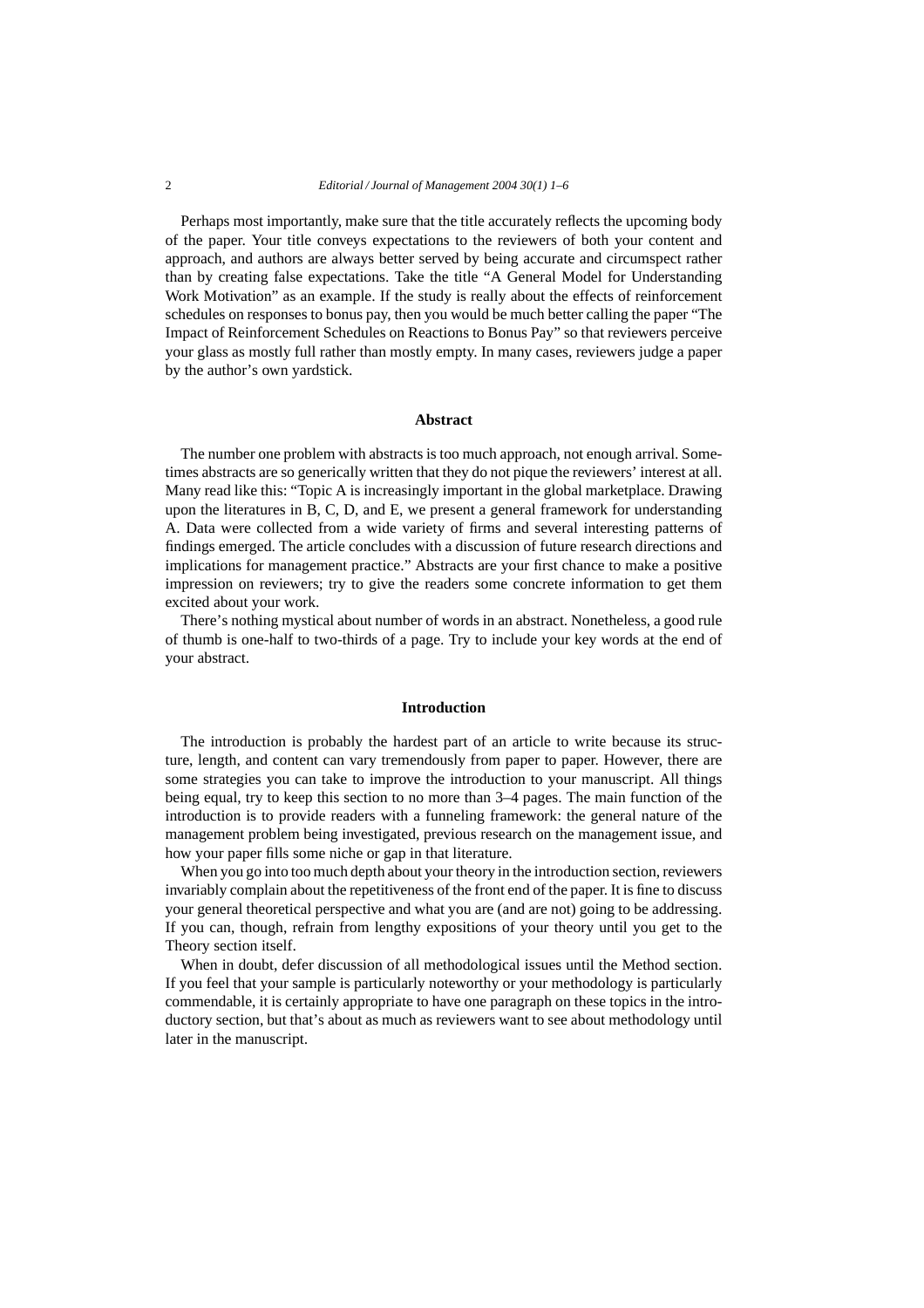It's is usually a good idea to end this section with an explicit statement of your goals for the paper—and then come back to those goals later in the Discussion section.

## **Theory**

Without rehashing all the old debates about what theory is (and is not), there are some strategies I can suggest to authors so they can strengthen the theory section of their papers. At the beginning of this section, it helps if authors clarify whether they are trying to extend or fine-tune an existing theory, trying to compare or contrast different theoretical approaches to a problem, trying to investigate a specific phenomenon through using multiple theoretical perspectives, trying to investigate an already-documented phenomenon in a new setting, etc. In other words, reviewers will differ among themselves about whether they think you've made a contribution to theory, but it's the kiss of death if reviewers can't even figure out what you think the potential theoretical contribution of your manuscript is.

If your theory is relatively complex, try to include a figure. All things being equal, the text should follow the figure from left to right (or top to bottom). Some authors jump right into their moderator predictions and then ripple outwards towards antecedents and outcomes and it is hard to follow the logic flow in this way.

Another strategy that can help here is to label the arrows in the figure with the relevant hypothesis number. This serves two functions: it helps reviewers follow your theoretical arguments more carefully and it provides you, as authors, with a safeguard to make sure you've got all your bases covered.

Make sure you use consistent terminology both within the Theory section and between the Theory and Method section. That is, if you label a term "strategic decision" in one place, then don't subtly change it to "strategic allocation" or "strategic direction" in another place. Consistency in language usage is valued highly by reviewers but is probably not as salient an attribute to authors as it could be.

It almost invariably helps to put the relevant hypotheses after the paragraphs that justify them rather than to put a long list of hypotheses at the end of the Theory section.

#### **Method**

Although there are occasionally good reasons to vary the order, it is almost always preferable to present the data on the population and the sample first. More and more reviewers are asking for additional data about firms where data were collected or about employees from whom data were collected. Try to provide as much helpful descriptive data as space permits.

Probably the number one complaint from reviewers about the sample section is the discussion of sample sizes. Often the sample size is reported differently in various places in the Method section; how the original sample got winnowed down to a smaller number than the sample used is unclear, etc. Help the reviewer see who's in the sample and how they got there.

Always include a correlation matrix with the means, standard deviations, and alphas of all the independent, dependent, moderator, mediator, and control variables.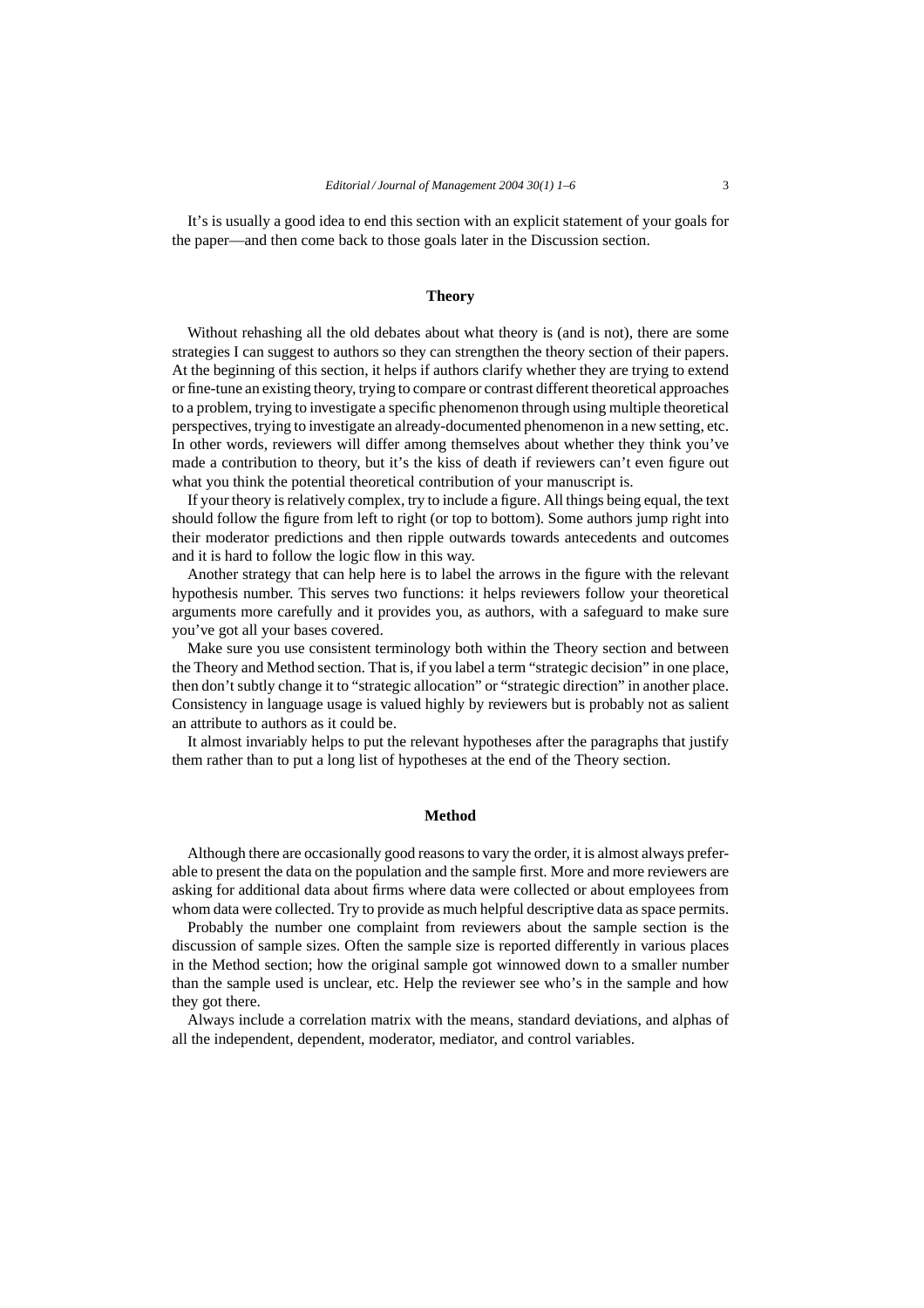If you are not using well-known scales, it's usually a good idea to put the items from your scales in an Appendix.

It will greatly aid your cause to clarify when data were collected from firms and/or individuals. Were all the data collected at one point in time? If not, which data were collected at Time 1 and which data were collected at Time 2? This is particularly important for those studies using any type of time series or time lag analyses.

Go through the descriptions of your measures in a systematic order that is consistent with your Theory section. In many cases, the best order is: independent variables, dependent variables, moderating or mediating variables, and control variables.

If you perceive there is going to be some doubt about your measures (either because they're new or because of concerns about multicollinearity), it helps to include some relevant data analyses to address these concerns (e.g., confirmatory factor analyses) here as well.

## **Results**

Again, since the analyses will vary from study to study, I'll highlight some of the most recently-raised objections from reviewers. For those authors presenting interaction effects, please report the form of the interaction in a figure if possible; also make sure that the axes are labeled with the appropriate metrics and the interaction is plotted to scale. For those authors using multiple regression, most reviewers want to see control variables entered in the first step, independent variables in the second step, and interaction effects in the third step.

Where possible, try to guide the readers to see where the results relevant to each hypothesis are. In some cases, that might mean putting the hypothesis number in parentheses in front of your independent, dependent, or moderating variables.

An increasing number of reviewers have expressed concerns about authors' use of median splits, that is, cases where the authors convert a continuous variable into a dichotomous variable based on a median split. Another variant is when authors split their sample into four groups by using a quartile split. Almost always, reviewers react negatively to subgroup analyses and request to see continuous data treated as such.

For those authors using qualitative data analysis, it's especially critical to report who did the coding and how the coding was done (how the categories were established, what the convergent validity of the coding was, etc.).

Perhaps most importantly here, don't get so caught up in complicated data analyses that you forget the basics. First, present the most obvious and straightforward analyses that are appropriate; then, as necessary, conduct additional analyses to tease out potential reasons for your results.

## **Discussion**

In many ways, this is the most important section of the paper. You've had the reviewers read 20+ pages by now; you have to bring it all together at the end. The most critical task here is helping the reviewers see the forest for the trees. What do we know now we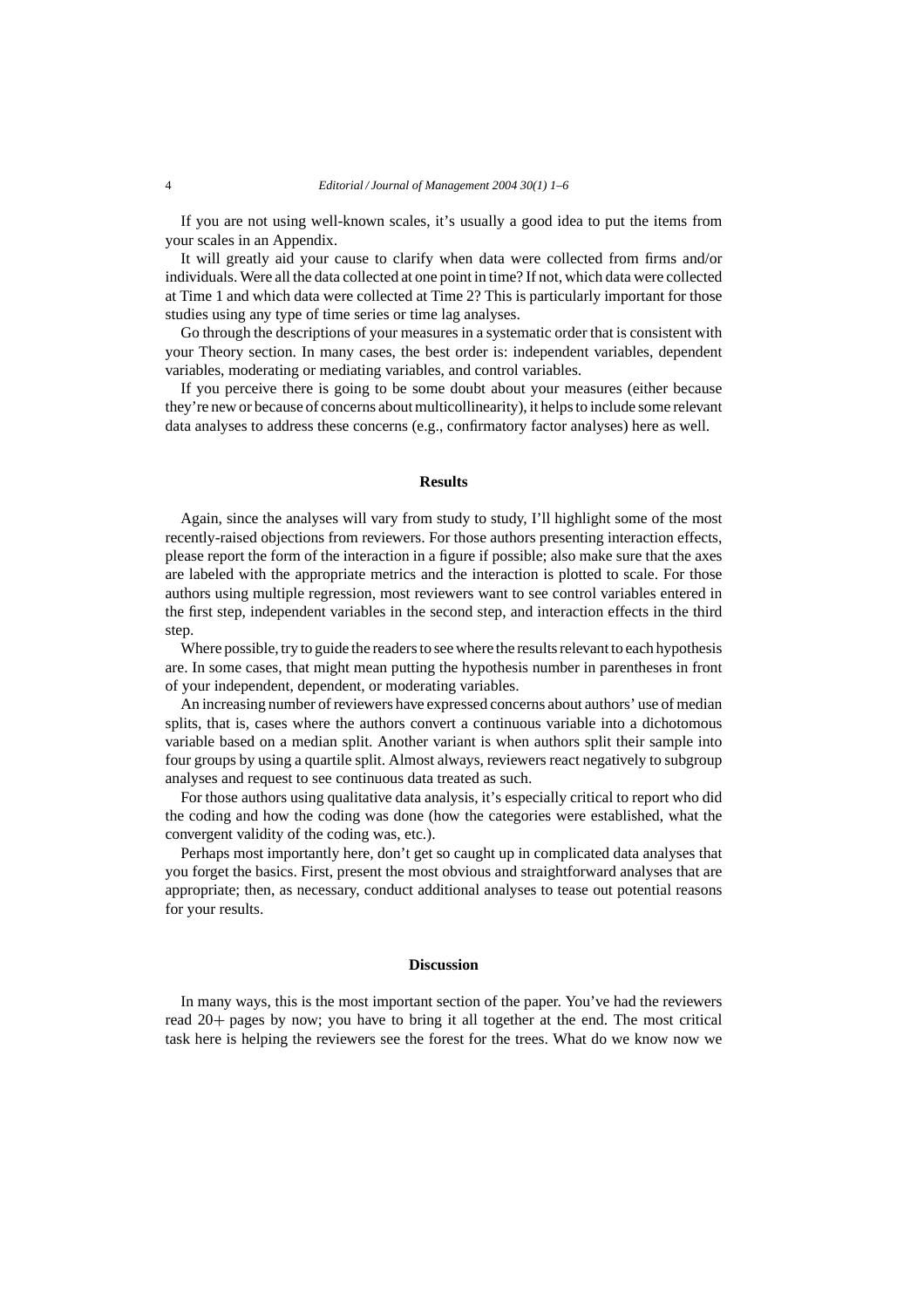didn't know before hand? Why might the results have come out the way they did? How do the results inform our theoretical understanding of a phenomenon or our methodological approach to studying some topic?

In most cases, the section should have three or four parts, depending upon the nature of the study: (1) a brief summary of the results, a discussion of the pattern of findings, and some treatment of unexpected or non-significant results; (2) a discussion of the limitations of the research (not every minor problem which occurred, but the major potential threats to internal and external validity); (3) directions for future research; and (4) implications for management.

Six pages here are usually enough; reviewers get antsy plowing through overly lengthy discussion sections.

## **Miscellaneous**

Every paper has an occasional typo or formatting error; that is no big deal. However, when the spelling errors are numerous (including some in the title), the formatting errors egregious, and the fluency in English laborious, then reviewers are often turned off by the manuscript. Wherever possible, please try to submit the paper in the format and style the reviewers want to read it.

At least at JOM and several other major journals, manuscripts are no longer rejected if they exceed the requested page limits a little. That being said, sending in a 140-page manuscript (I actually received one this long) isn't a strong selling point for your article. Try to stay roughly within the page constraints. In any event, don't play around with super-small fonts and tiny margins because it makes reviewers unnecessarily cranky!

If you're submitting a paper with coauthors and you've gone back and forth with each other during a manuscript's preparation, please make sure you edit carefully to ensure that the same font and format are used throughout the paper and that all visible track changes and strike-outs have been eliminated.

Inevitably, an author will forget a reference or a reference will be incomplete (most often, the pages of a chapter in an edited volume). Again, that's not a big deal. However, when those problems become numerous and distracting, they can hurt the reviewers' perceptions of a manuscript. An extra proofreading of the references wouldn't hurt.

Finally, the references should be exhaustive rather than exhausting. If you have more than 5–6 pages of references, you should consider how to prune down your list.

### **A Short Concluding Note**

Undoubtedly, each reviewer and each reader will have a somewhat different list of what turns them on (and off) to manuscripts. What I've tried to do here is highlight some of the components of manuscript preparation which are relatively easy to fix and yet, singly or collectively, can significantly increase a paper's chances of hitting the hurdle for a request for a revise-and-resubmit. Many times, a reviewer's decision about whether to reject a paper despite merit or to recommend a revision is based, at least in part, on his or her perception